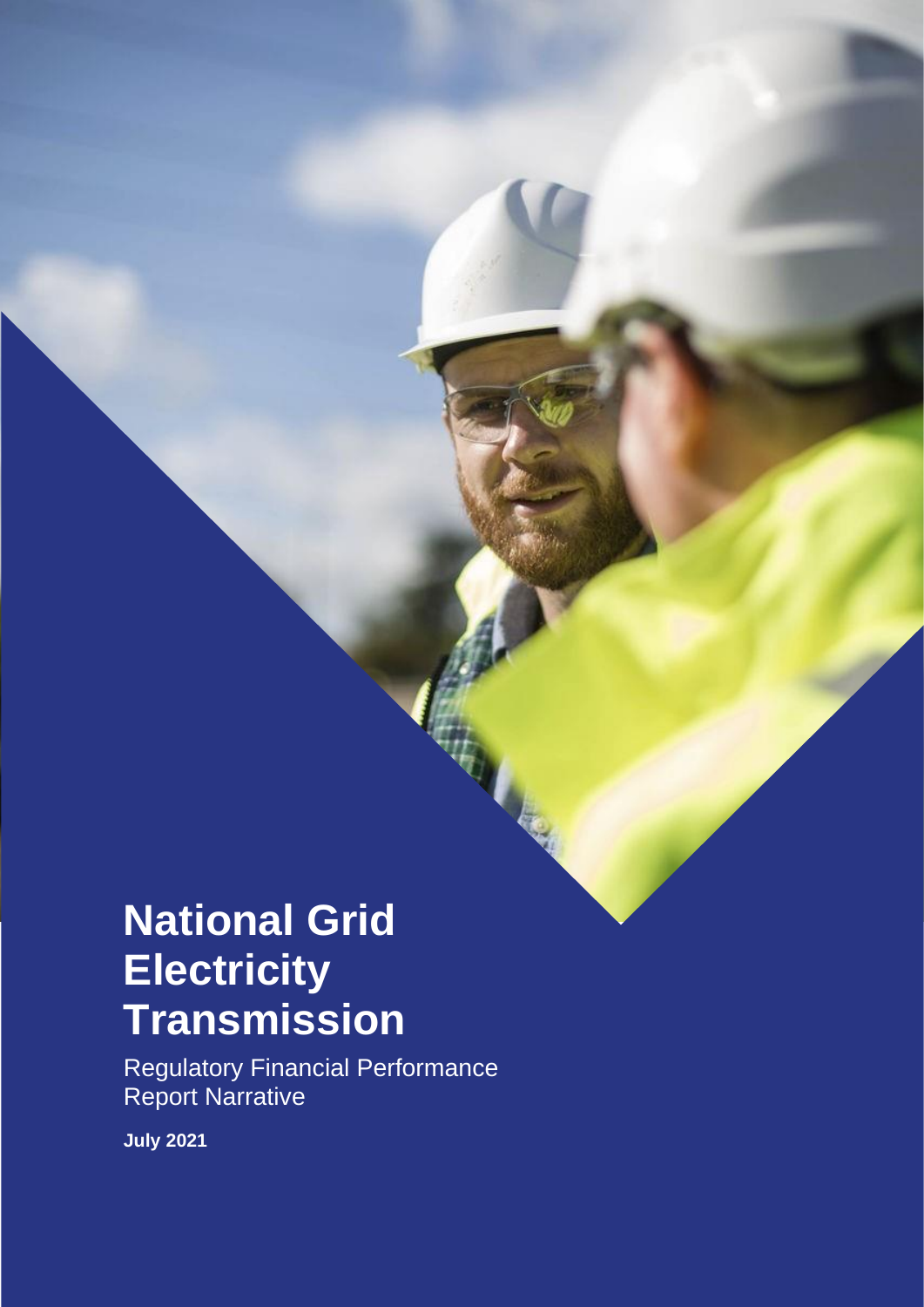## Contents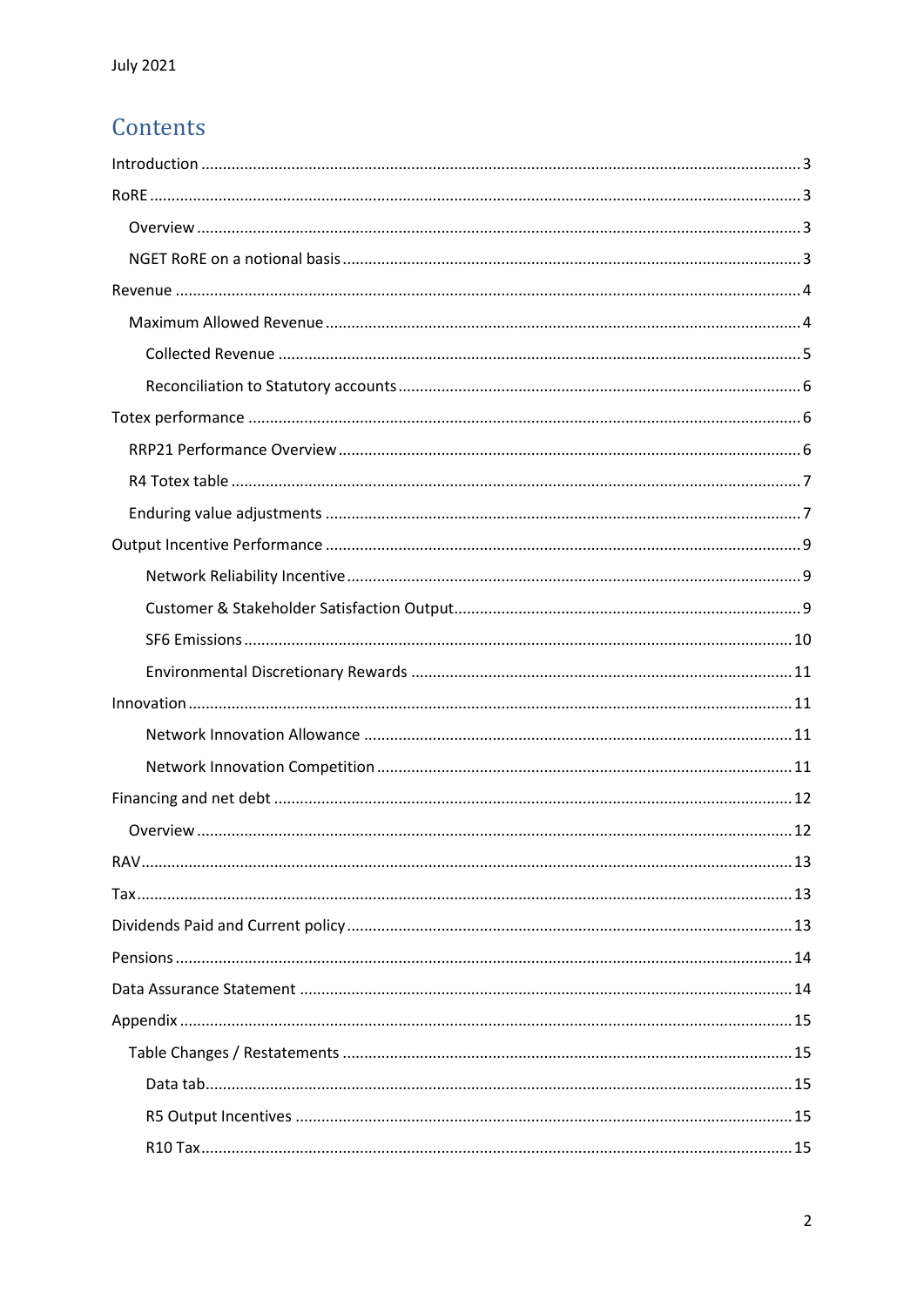## National Grid Electricity Transmission RFPR submission narrative – 2020/21

## <span id="page-2-0"></span>Introduction

The main purpose of this report is to provide a useful summary of National Grid Electricity Transmission's (NGET) financial and operational performance and represents 'Year 8' of the eightyear RIIO1 regulatory period. This report will explain the enduring Value Adjustments and their impact on RIIO1 Financial Performance, provide statements that the appropriate level of data assurance has been met and explain any material changes in performance when compared to the 2019/20 submission.

Given the current requirements of the Regulatory Reporting Pack (RRP) narratives overlap with those of the RFPR narrative, published Cost & Outputs RRP narrative is referenced to avoid duplication.

## <span id="page-2-1"></span>RoRE

#### <span id="page-2-2"></span>**Overview**

The Return on Regulatory Equity (RoRE) figure is a key measure by which Ofgem compares operational and financing performance across Network Operators (NWOs). This encompasses the costs and allowances associated with a RIIO1 regulated business, including Totex, Financing, Tax, Incentive performance and company funded Innovation costs. A key concept in the RoRE calculation is enduring value. This aims to show the full value the regulated company has earnt during the price control period and therefore adjusts for allowances and incentives that are not related to RIIO1 performance and known true-ups that will impact RIIO1 performance during the RIIO1 close out process.

#### <span id="page-2-3"></span>NGET RoRE on a notional basis

The table below compares the RORE presented in NGET's 2019/20 RFPR submission to the 2020/21 RFPR submission. The overall NGET RoRE has decreased marginally by 0.09% to 10.58%. The decrease is primarily due to tax and financing performance.

|                         | <b>RIIO1RORE in</b><br><b>RIIO1 RORE in</b><br>2020/21<br>2019/20 |       |
|-------------------------|-------------------------------------------------------------------|-------|
|                         | ℅                                                                 | %     |
| Allowed return          | 7.00                                                              | 7.00  |
| Totex performance       | 2.00                                                              | 2.03  |
| IQI                     | 0.29                                                              | 0.29  |
| Incentives & innovation | 0.23                                                              | 0.21  |
| <b>Operational RoRE</b> | 9.51                                                              | 9.52  |
| Financing and tax       | 1.06                                                              | 1.15  |
| <b>Total RoRE</b>       | 10.58                                                             | 10.67 |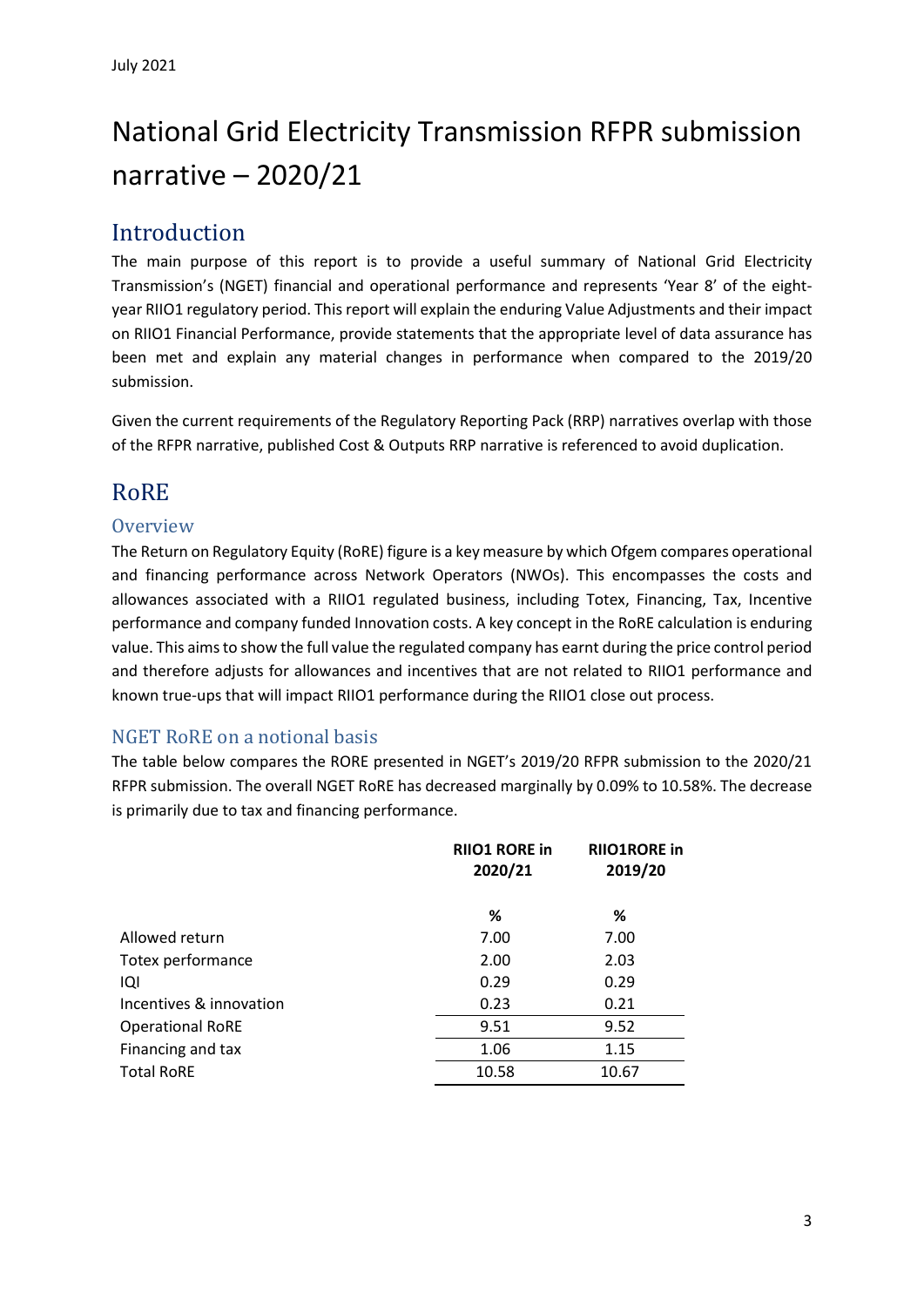## <span id="page-3-0"></span>Revenue

(2020/21 Price base)

Allowed Revenues are directly sourced from the Revenue RRP submitted to Ofgem.

Collected revenue and the maximum allowed revenue (MAR) for 2020/21 is explained below and is based upon the Revenue RRP where the MAR differs to the RFPR tables due to the assumed levels of forecast output incentives yet to be directed by Ofgem i.e Stakeholder Engagement Reward. Further information on incentives can be found in the Output Incentive Performance section below.

#### <span id="page-3-1"></span>Maximum Allowed Revenue

| <b>Licence Term</b>         | 2019/20<br>£m       | 2019/20<br>£m                               | 2020/21<br>£m        | Comments (all 2020/21 prices unless otherwise<br>stated)                                                                                                                                                                                                                                                                    |
|-----------------------------|---------------------|---------------------------------------------|----------------------|-----------------------------------------------------------------------------------------------------------------------------------------------------------------------------------------------------------------------------------------------------------------------------------------------------------------------------|
|                             | (2019/20<br>prices) | (Restated to<br><b>20/21 Price</b><br>Base) | (2020/21)<br>prices) |                                                                                                                                                                                                                                                                                                                             |
| <b>Base Revenue</b><br>(BR) | 1,643.8             | 1,670.5                                     | 1,639.6              | • £18.8m year on year decrease in base<br>allowances under the price control, hard coded<br>in the licence according to Ofgem's final<br>proposals (PU).<br>• £6.1m decrease in PCFM variable value<br>(MOD). Detailed MOD commentary included in<br>Final Proposals Base Revenue against Adjusted<br>Base Revenue section. |
|                             |                     |                                             |                      | • £6.0m decrease in RPI inflation true-up (TRU)<br>as a result of the movement between forecast<br>and actual RPI in 2020/21 compared to the<br>movement in 2019/20.                                                                                                                                                        |
| Pass Through                | 34.6                | 35.1                                        | 39.0                 | • Business rates, licence fees and inter<br>transmission SO compensation are trued up<br>against the ex-ante allowances with a two year<br>lag. The value from 2019/20 to 2020/21 has<br>increased by £2.7m.                                                                                                                |
| (PT)                        |                     |                                             |                      | • Temp Physical Disconnection Term costs are<br>trued up within year. The true up value<br>increased by £1.2m between 19/20 and 20/21.                                                                                                                                                                                      |
|                             |                     |                                             |                      | • Due to the legal separation of the ESO and<br>NGET there are no longer any pass through<br>costs for the 2 Scottish TOs and 17 OFTOs<br>included within NGET MAR.                                                                                                                                                         |
| Incentives<br>(OIP)         | 16.2                | 16.4                                        | 16.3                 | • A breakdown of incentive performance and<br>associated narrative is provided below and<br>includes performance of £4.2m for the<br>reliability incentive, £0.2m for SF6 incentive and                                                                                                                                     |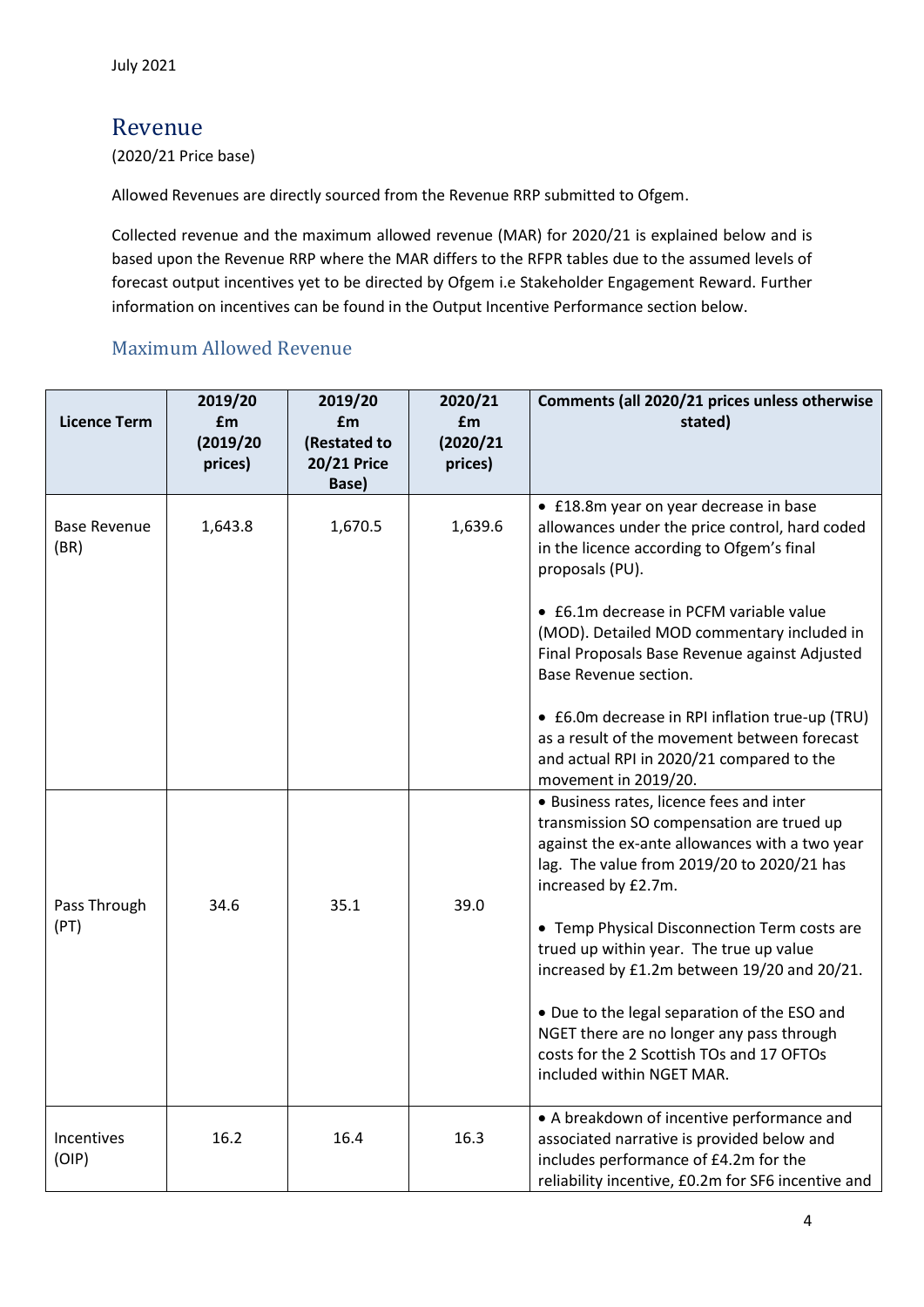| <b>Total MAR</b>                                                    | 1716.9 | 1744.7 | 1676.6 |                                                                                                                                                                                                                                                                                                                                                                                                                                                                                        |
|---------------------------------------------------------------------|--------|--------|--------|----------------------------------------------------------------------------------------------------------------------------------------------------------------------------------------------------------------------------------------------------------------------------------------------------------------------------------------------------------------------------------------------------------------------------------------------------------------------------------------|
| Correction<br>Term (K)                                              | 25.2   | 25.6   | (16.1) | for 2017/18.                                                                                                                                                                                                                                                                                                                                                                                                                                                                           |
|                                                                     |        |        |        | • The 2020/21 number reflects the over<br>recovery from 2018/19 (adjusted for interest).<br>This compares to an under recovery in 2019/20                                                                                                                                                                                                                                                                                                                                              |
| <b>Financing Cost</b><br>$(FIN-t)$                                  | (9.8)  | (9.9)  | (8.7)  | • Following legal separation this term has been<br>introduced to allow transfer of working capital<br>funds from NGET to ESO.                                                                                                                                                                                                                                                                                                                                                          |
| Transmission<br>Investment for<br>Renewable<br>Generation<br>(TIRG) | 0.0    | 0.0    | 0.0    | • TIRG was a mechanism for funding electricity<br>transmission projects specifically for connecting<br>renewable generation. From 16/17 onwards,<br>the depreciated actual cost is transferred into<br>the RAV and TIRG is therefore zero.                                                                                                                                                                                                                                             |
| Network<br>Innovation<br>Competition<br>Funding (NICF)              | 0.0    | 0.0    | 0.0    | • The NICF Revenue term moved to ESO in<br>2019/20 following separation.                                                                                                                                                                                                                                                                                                                                                                                                               |
| Network<br>Innovation<br>Allowance<br>(NIA)                         | 6.8    | 6.9    | 6.5    | satisfaction incentive.<br>. NIA Revenue is broadly in line year on year.<br>Following ESO separation, the allowance has<br>been split between NGET at 0.5% and ESO at<br>0.2% of NGET's Base Revenue as per licence<br>conditions.<br>• Under the NIA rollover mechanism, there are<br>12 NIA projects rolling over to completion<br>within 2021/22 but funded under RIIO-1<br>2020/21 NIA Allowance. This is explained<br>further within the Innovation section of the<br>narrative. |
|                                                                     |        |        |        | £11.8m for the customer and stakeholder                                                                                                                                                                                                                                                                                                                                                                                                                                                |

#### <span id="page-4-0"></span>Collected Revenue

Transmission Network Revenue is £1,691.8m (including Pre vesting) compared to the final MAR of £1,676.6m, this results in an over-recovery of £15.2m. Table comparing tariff setting and final MAR (Maximum Allowed Revenue) and collected income is below:

| <b>Item</b>                                    | £m          | <b>Commentary</b>                                                                             |
|------------------------------------------------|-------------|-----------------------------------------------------------------------------------------------|
| <b>TNUoS Charge Setting</b><br><b>Forecast</b> | $1,691.1^1$ | MAR figure set for charge setting<br>on 31 <sup>st</sup> January 2020 for the year<br>2020/21 |
| <b>TNUOS Revenue Collected</b>                 | 1.691.8     | Actual Revenue collected in<br>2020/21                                                        |

<sup>1</sup> <https://www.nationalgrideso.com/charging/transmission-network-use-system-tnuos-charges>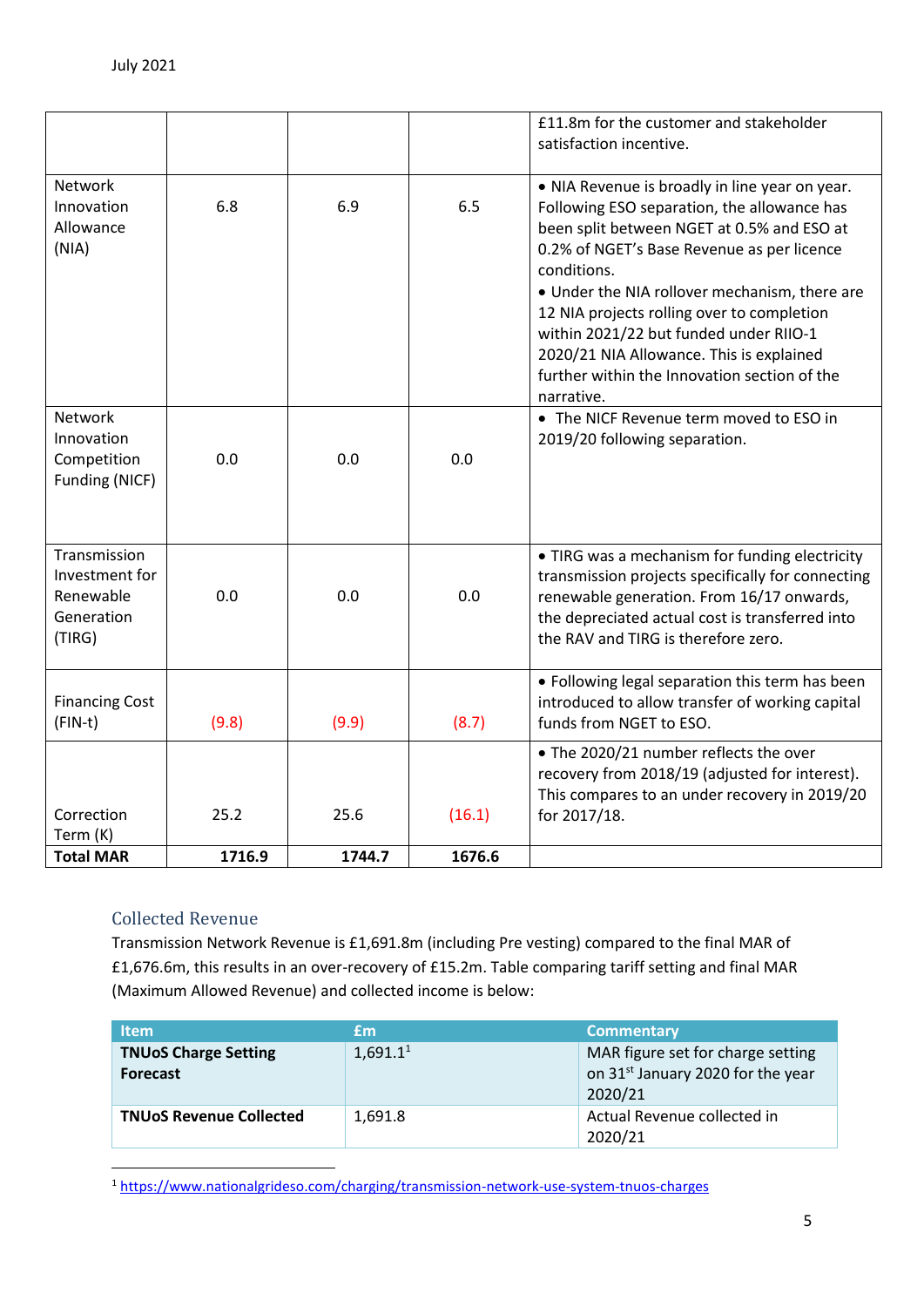| <b>MAR</b>                     | 1,676.6 | MAR as per the 2020/21 Revenue<br><b>RRP</b> submission                                                                      |
|--------------------------------|---------|------------------------------------------------------------------------------------------------------------------------------|
| <b>Over/(Under) Collection</b> | 15.2    | Over collection amount that will<br>be adjusted via the K term in the<br>2021/22 Allowed Revenues under<br>the RIIO2 licence |

TNUoS Charge setting forecast of £1,691.1m was set for charges on 31st January 2020 for the year 2020/21. 2020/21 charges were set to recover Maximum Allowed Revenue of £1,691.1m. TNUoS tariffs were set to recover £1,661.3m with the expectation that £29.8m would be recovered from pre-vesting connection charges. In 2020/21, £1,661.4m was recovered from use of system and terminations, and £30.5m from pre-vesting income.

#### <span id="page-5-0"></span>Reconciliation to Statutory accounts

The reconciliation to Statutory Accounts is based on NGET's underlying accounting records, which report revenues separately between reported operating segments. As such the reconciling items disclosed in the table are sourced from NGET's accounting records with no specific allocation or methodology adjustments for the RFPR tables.

The change in accounting standards to IFRS 15 *Revenue from Contracts with Customers* was implemented in 2018/19 and reduced statutory revenue for NGET in 2018/19. This created an additional reconciling item between statutory and collected revenue. This has resulted in a reduction in statutory revenue for agency income, and a change in timing of revenue recognition for connections and diversions. Prior to the legal separation of ESO at the start of 2020/21 financial year, the statutory accounts included revenues associated with ESO and had to be adjusted in preparing the RFPR tables. As NGET's financial years 2019/20 and 2020/21 does not include these revenues the reconciliation has been simplified.

#### <span id="page-5-1"></span>Totex performance

(2020/21 Price base)

#### <span id="page-5-2"></span>RRP21 Performance Overview

NGET's overall total expenditure for the RIIO1 period is £9.9bn against allowances of £12.7bn, including the adjustment of £291.2m for forecast excluded services true-up, £81.9m for a clawback of RIIO1 allowances relating to projects spanning the T1/T2 price control period and £88.1m that NGET intends to return to consumers following receipt of liquidated damages relating to delivery of the Western HVDC link. This total results in costs which are £2.8bn below allowances, of which £185.8m results from cartel settlements relating to spend in prior price control periods.

The graphic below shows the eight-year Totex forecast for the Transmission Owner business and highlights how the price control mechanism has worked for end consumers. When customer needs change, NGET will amend plans accordingly and with the use of uncertainty mechanisms that are designed to automatically reflect the change through allowances. This means that consumer bills will not be as high as they were forecast to be at the start of RIIO1. In addition, the Totex Incentive Mechanism has incentivised NGET to innovate and deliver more efficiently. The action of the totex sharing factor has reduced customer charges by a further £1.4bn, which will lower the consumer bill.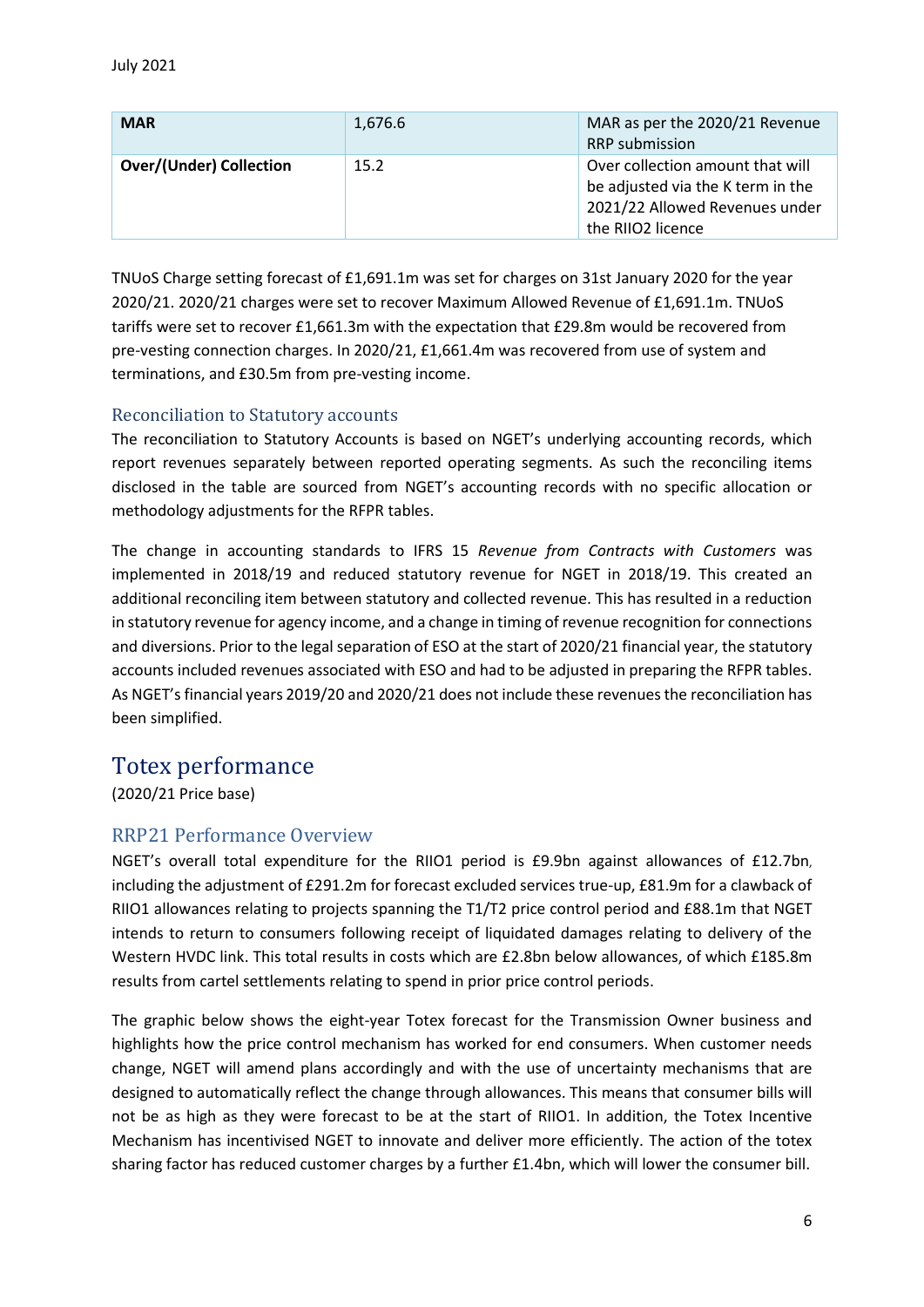

#### <span id="page-6-0"></span>R4 Totex table

The R4 Totex table begins with Totex forecasts per the Cost & Outputs RRP in row 12 and Allowances as per the Legacy MOD1 PCFM (as agreed with Ofgem in November 2020) in row 13. Enduring value adjustments are then applied which includes taking into account assumptions included in the RRP which are not included in the PCFM.

#### <span id="page-6-1"></span>Enduring value adjustments

#### (2009/10 Price base)

The overarching principle of enduring value adjustments is to recognise performance that relates to the RIIO1 period, the methodologies are explained below. The lettering below references to the lettering within the RFPR R4 Totex tab.

- a) The following assumptions are made within the Cost & Outputs RRP submission:
	- Where a decision is yet to be made on VIP (Visual Impact Provision) and LEI (Landscape Enhancement Initiatives), allowances are assumed equal to the spend.
	- Strategic Wider Works (SWW) construction allowances (for projects not included in the baseline) are set at 100% of the actual expenditure included in the RRP and phased in-line with actual and forecast expenditure.
	- Allowances for the Western HVDC Link are included per the licence.
	- Allowances for the Hinkley Sea-bank SWW project have been included as per the  $17<sup>th</sup>$ July 2020 Ofgem consultation.
	- Load related UM projects delivering an output in RIIO1 receive allowances in line with the current Unit Cost Allowance (UCA) funding mechanism.
	- Actual and future load related UM projects delivering an output in RIIO2 years 1 and 2 will receive allowances in-line with the current UCA funding mechanism. Note this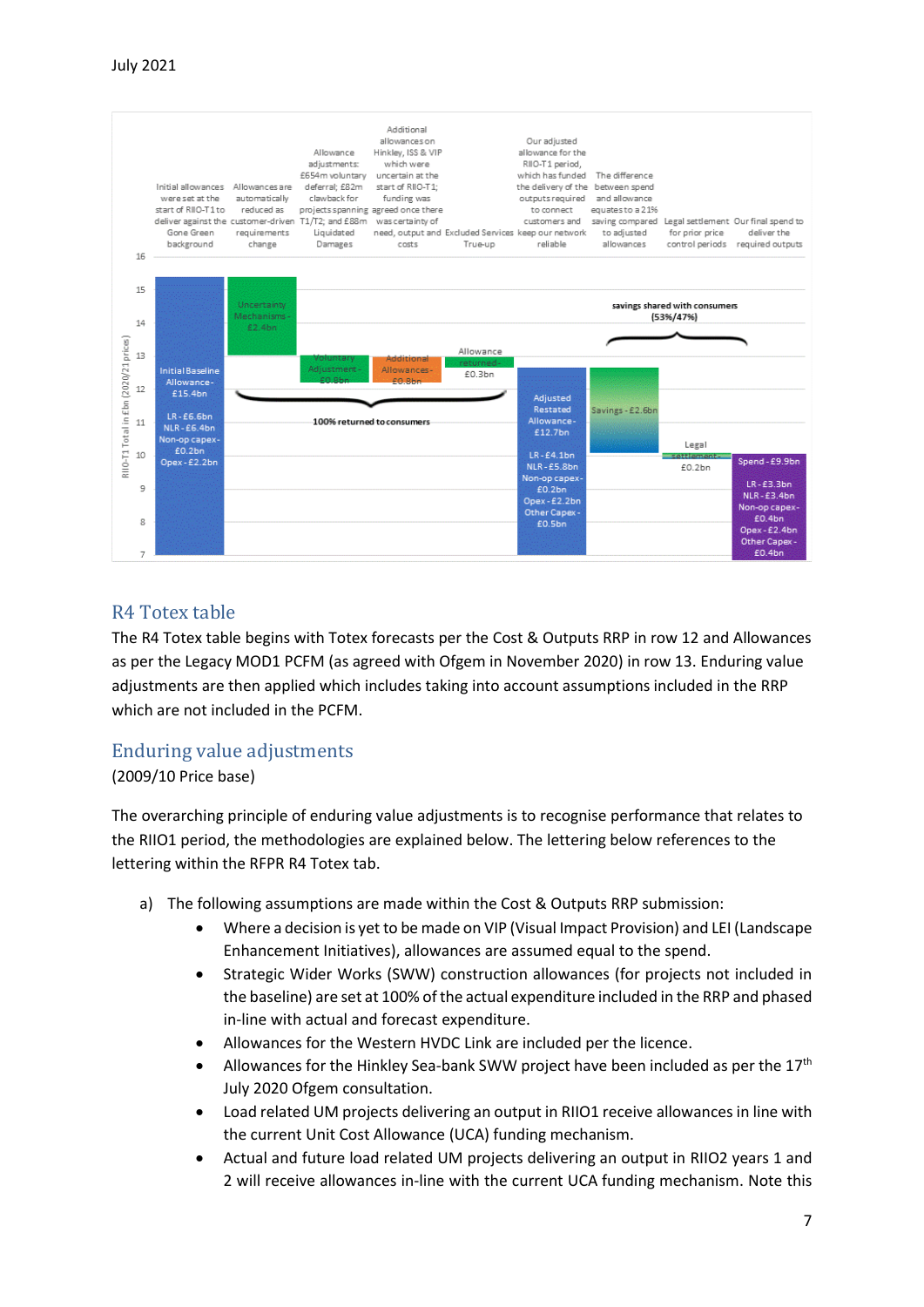differs from the allowances presented in the PCFM which are based on the licence definition and fixed per the forecast of outputs presented in the 2017/18 RRP submission. Presenting the allowances in this way in the RRP provides a more accurate view of the actual allowances for outputs being delivered.

- Actual and future load related UM projects delivering an output in RIIO2 years 3 and beyond do not have confirmed allowances included, but funding is anticipated as part of the RIIO1 close out process.
- Termination claims for wider works, demand and generation volume drivers (TPWW/TPG/TPD) will be settled based on the values submitted in the Cost & Outputs RRP.
- b) Western Link Allowance Rephasing:

Allowances are rephased in line with expenditure as referenced at the Mid Period Review. This better matches allowances to the level of incurred or forecasted expenditure, providing a more accurate view of in-year performance. Re-phasing does not affect the overall level of allowances recognised over the RIIO1 period, thus does not materially impact the RORE.

c) Western Link Liquidated Damages:

NGET has received pre-commissioning liquated damages in relation to Western Link which are included as a credit to totex within the Cost & Outputs RRP. The current expectation is that these will be returned to consumers in full hence the enduring Value adjustment removes the benefit.

d) Western Link Performance:

There are ongoing discussions between NGET and Ofgem regarding the treatment of performance in relation to Western Link, this adjustment removes RIIO1 performance until an agreement is reached.

e) Cartel Settlements:

Legal Settlements received relating to cable cartel are included within the Cost & Outputs RRP Totex as a credit. These receipts do not affect allowances. The largest settlement received in the RIIO1 period to date was for £94.7m in 2014/15, an additional £31.5m has been received in 2020/21. The enduring value adjustment removes the benefit of these receipts in RIIO1 to be consistent with previous Ofgem RORE calculations. The rationale for not considering these receipts as RIIO1 performance is that the expenditure to which the settlement relates pre-dated RIIO1.

f) Excluded Services True up:

In line with the assumptions in Final Proposals, exit connection revenues and costs are subject to a true-up mechanism. Within the Cost & Outputs RRP submission the allowance table does not allow for NGET to adjust allowances for this type of work. An estimate of the true-up value is included within enduring value estimates which aligns with the view provided in the Cost & Outputs RRP narrative.

g) RIIO1+2 Load Related Output Performance:

Actual and future load related UM projects delivering an output in RIIO2 years 1 and 2 have allowances set to actual and forecast spend in RIIO1. This judgment ensures that performance is only recognised when outputs have been delivered.

h) Non-Load Asset Allowances:

This enduring value adjustment removes allowances for Asset health-driven work that was forecast to be delivered during in RIIO1 as part of RRP19 (the basis for our RIIO2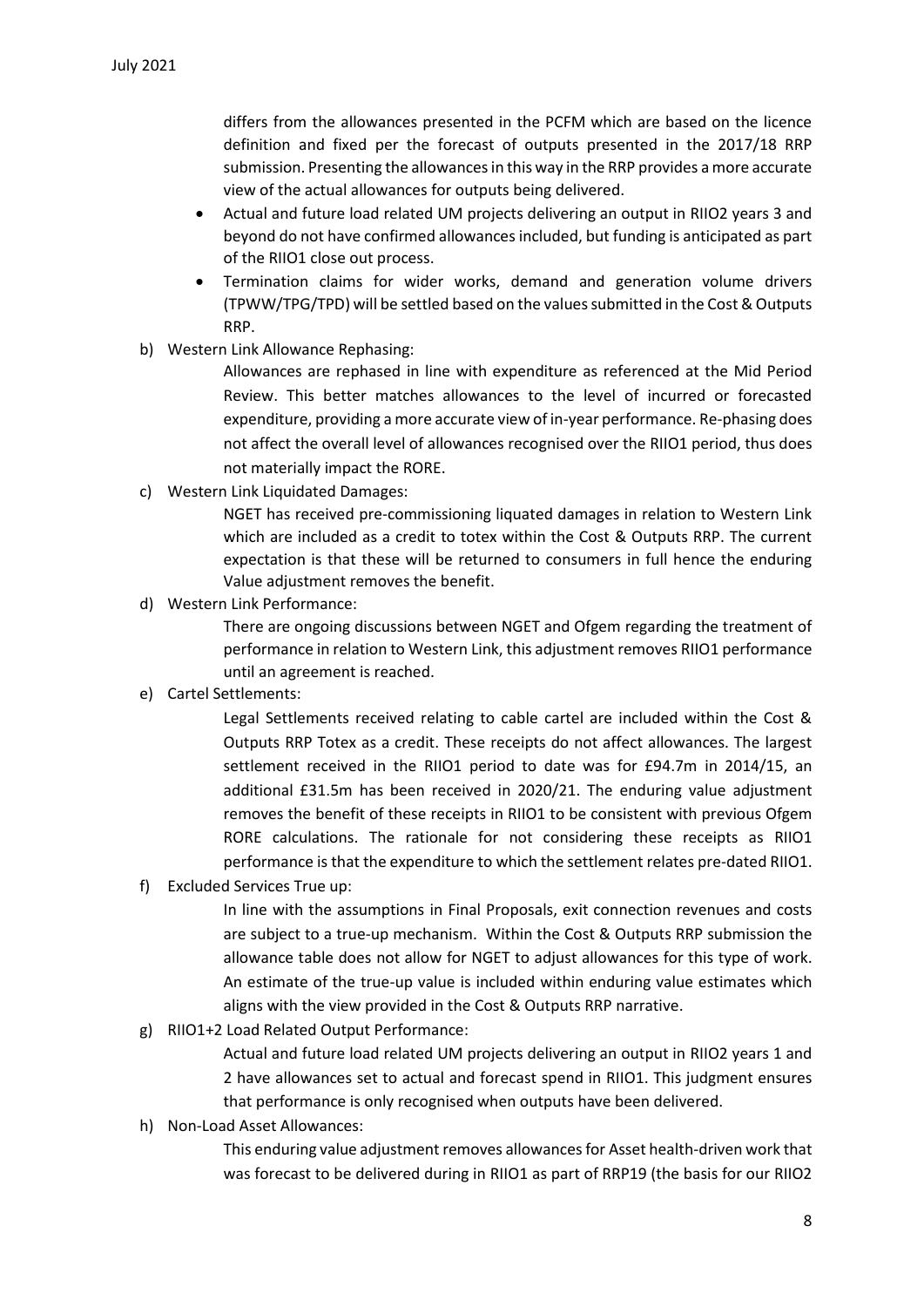submission) but has since slipped into RIIO2. The adjustment has been made to align allowances to when work which has not been funded as part of RIIO2 allowances, is planned to be delivered.

i) RIIO1/RIIO2 Offset:

This adjustment is reflective of the Final Determinations value included in the RIIO2 PCFM and Licence per SpC 3.38. This is made up of two elements, both of which are associated to allowances in RIIO1; a clawback adjustment for Non-Load allowances partially offset by additional Load Related allowances.

j) ISS:

This enduring value adjustment removes allowances for ISS work that was forecast to be delivered during in RIIO1 as part of RRP19 (the basis for our T2 submission) but has since slipped into RIIO2. The adjustment has been made to align to when work which has not been funded as part of RIIO2 allowances will be delivered.

k) Re-phasing Allowances:

NGET re-phases allowances compared to those in the PCFM. This better matches allowances to the level of incurred or forecasted expenditure, providing a more accurate view of in-year performance. NGET has presented the impact of the rephasing allowances as a single line on the R4 totex tab. This is appropriate as rephasing does not affect the overall level of allowances recognised over the RIIO1 period, thus does not materially impact the RoRE.

### <span id="page-8-0"></span>Output Incentive Performance

Historic incentive performance is directly sourced from the Revenue RRP submitted to Ofgem. NGET's incentive performance for 2020/21 is explained below. Forecast incentives are based on average of historic performance during RIIO1 to date unless otherwise stated.

This year the Electricity Transmission business has again continued to deliver strongly on the five primary RIIO1 output areas: Safety, Reliability, Customer Satisfaction, Connections and Environment.

#### <span id="page-8-1"></span>Network Reliability Incentive

The total energy not supplied in 2020/21 was 0MWh. When compared with the incentive neutral point of 316 MWh, this year's performance was very strong, with total incentivised lost energy much less than that of 2019/2020 (54.5 MWh). This result is an outperformance compared to the neutral point (c83%) and represents an overall level of network **reliability of** 99.99997%, which stakeholders say continues to be so important to them.

The 2020/21 earned incentive will be received through Allowed Revenue in 2022/23 and is estimated to be £3.1m in 09/10 prices.

#### <span id="page-8-2"></span>Customer & Stakeholder Satisfaction Output

This is supported by two separate elements of financial incentive:

- Customer and Stakeholder Satisfaction survey (CSAT/SSAT); and
- **EXECTE:** Stakeholder Engagement incentive scheme (SER).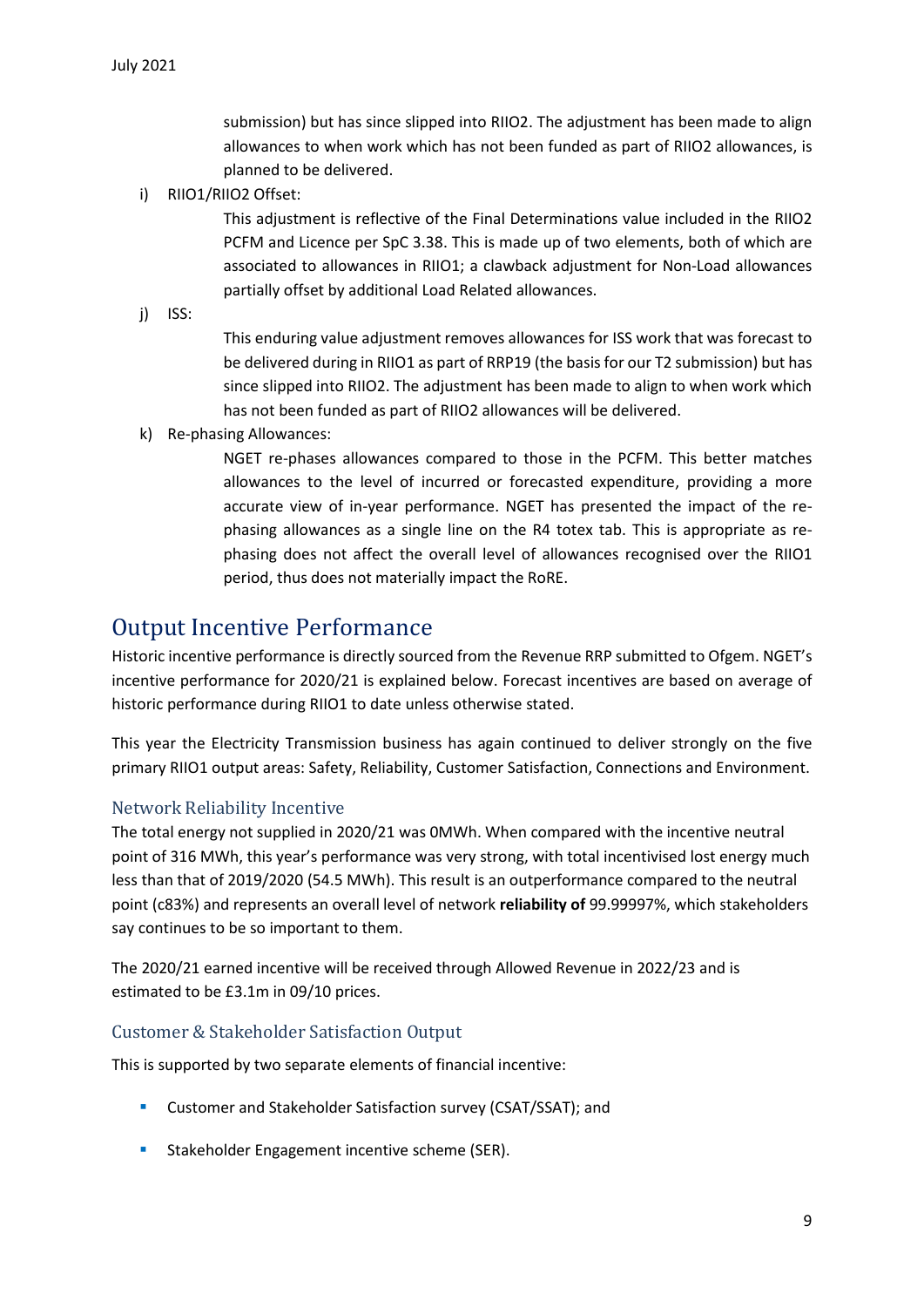This year saw an unprecedented step change in how organisations engage and serve their customers and stakeholders, due to the impact of Covid-19. NGET is extremely proud to have successfully continued their performance improvement since separation from the ESO in 2018/19 despite these challenges. The scores have increased to 8.4 from last year's 8.2 (up from the average for RIIO1 of 7.7) and 1.0pts up from 7.4 at the start of the RIIO1 period. This improvement reflects the continued focus and hard work across the whole transmission business to both understand and improve the way NGET provides the experience its customers need. The stakeholder satisfaction score (SSAT) has also increased from 8.6 to 8.9 due to the quality of operational engagement and focus on their collective transition to Net Zero. NGET ends this RIIO1 period 1.3pts up from the starting score of 7.6 received in 2013/14.

In 2020/21, the universal challenge that Covid-19 created provided an opportunity to reach out to customers and stakeholders to see how they were coping and whether they required NGET's assistance. NGET sought permission to survey at a time when customers felt ready and able to provide it. NGET also adapted how it engaged and worked together virtually, but also continued to focus on the areas that mattered most to customers and where they were losing the most satisfaction points out of ten. NGET built on the success of the improvement made in its Outage Management processes in 2019/20, rolling out the changes made that year across all impacted customers this year. NGET also focused attention on how it was set up to deliver the end to end connection journey to fully prepare for a new way of working in RIIO2, continuing this whilst expanding its reach across more customer and stakeholder contacts than in 2019/20.

The Stakeholder Engagement Reward (SER) that relates to 2020/21 is scheduled to be directed by Ofgem later in calendar year 2021. The forecast SER is based on average of historic performance.

The 2020/21 earned incentive for all aspects of Customer and Stakeholder Satisfaction incentive will be received through Allowed Revenue in 2022/23 and is estimated to be £13.5m in 09/10 prices.

#### <span id="page-9-0"></span>SF6 Emissions

SF6 leakage from NGET's equipment has reduced from 12,464kg to 11,700kg predominantly due to a targeted plan of leak repairs, leading to an improvement in leak rates in the second half of 2020/21 as COVID restrictions were relaxed.

During the first quarter of 2020/21 there was an increased number SF6 top-ups carried out as a result of the response to COVID-19. The travel restrictions impacted contractors and Original Engineering Manufacture (OEM) parts getting to site in the early part of the year, particularly where they were travelling from mainland Europe. There was also an increased number of precautionary top-ups on assets where there were concerns that further restrictions could impact on the ability to routinely visit substations.

The SF6 top-up assurance programme has continued as good practice, ensuring that SF6 recorded on site matches with the record retained within NGET's core information systems. Any identified data inconsistencies against their internal SF6 policies have led to remedial action. There are no SF6 exceptional event applications approved by the Authority for 2020/21.

At Dungeness Substation a pre-RIIO1 asset was modified following damage from an asset failure which resulted in alterations to the SF6 holding. This change has been reflected in the Cost &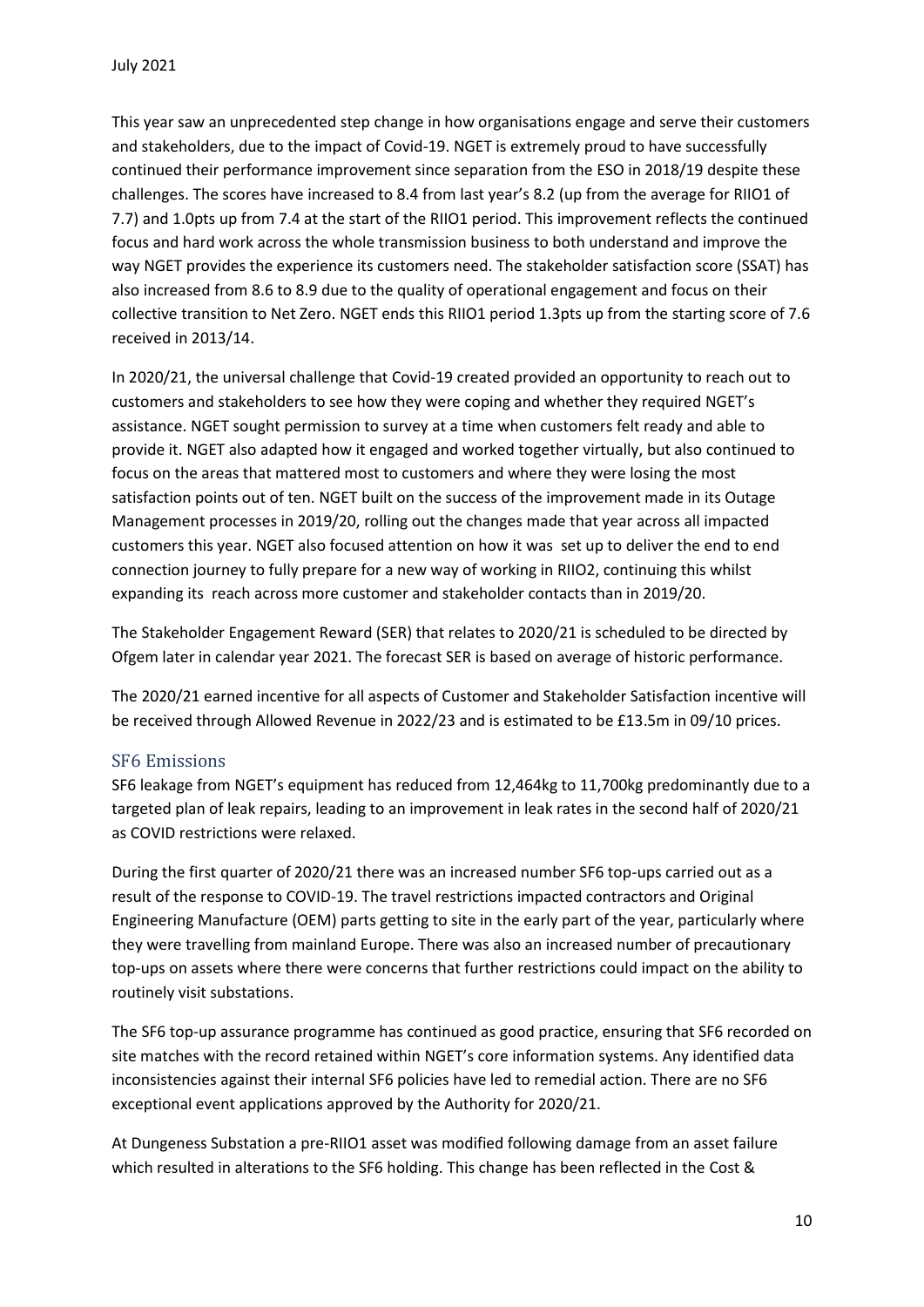Outputs RRP table 6.5 as a negative disposal in 2020/21 to ensure the additional inventory is not reported throughout the RIIO1 period. There have been other minor non-material changes to the SF6 Inventory in prior RIIO1 years as reported through normal business procedures.

As per the SF6 methodology statement, prior year SF6 reported inventory values can be adjusted if required. Prior year adjustments have been made in the 2020/21 Cost and Outputs table. The changes were mainly due to proactive data quality improvement activities.

The 2020/21 earned incentive will be received through Allowed Revenue in 2022/23 and is estimated to be £0.6m in 09/10 prices.

#### <span id="page-10-0"></span>Environmental Discretionary Rewards

Ofgem will direct the Environmental Discretionary for 2020/21 later in calendar year 2021, the value included in the RFPR for 2020/21 has been forecast as £0.4m based on an EDR historic average. The value for 2019/20 has changed from £0m in the 2019/20 RFPR submission to £1.5m as the value was directed by Ofgem in March 2021.

### <span id="page-10-1"></span>Innovation

(2020/21 Price base)

#### <span id="page-10-2"></span>Network Innovation Allowance

Eligible NIA Expenditure is the net costs per 2020/21 Cost & Outputs RRP. This includes internal expenditure but excludes Bid Preparation Costs for the Network Innovation Competition Fund. In line with NIA Governance, Eligible NIA Expenditure is reported net of external funding. NIA annual summaries are published on the National Grid Electricity Transmission website<sup>2</sup>.

In 2020/21 NGET spent £7.2m of its' £8.2m allowable NIA expenditure. 45 eligible NIA projects were progressed that aligned to the innovation strategy. NGET had 12 further projects, completed the previous year, that incurred cost this financial year as part of their closure.

MTTE and Visor NIC projects are led by other licensees and NGET does not receive direct NIC funding. By agreement NGET invoices the other licensees for the NGET input into these projects.

#### <span id="page-10-3"></span>Network Innovation Competition

The 2020/21 NIC funding was directed by Ofgem on 12 February 2021, NGET was awarded no funding.

In 2020/21 NGET spent £8.4m on the Offgrid Substation Environment for the Acceleration of Innovation Technologies Project (known as Deeside). The project is in progress and is set to deliver the construction works and innovation project trials by October 2021, forecast is within the project budget. More information on Deeside can be found on NGET's website<sup>3</sup>.

<sup>2</sup> <https://www.nationalgridet.com/imagining-tomorrow/innovation>

<sup>3</sup> <https://www.nationalgridet.com/deeside-project>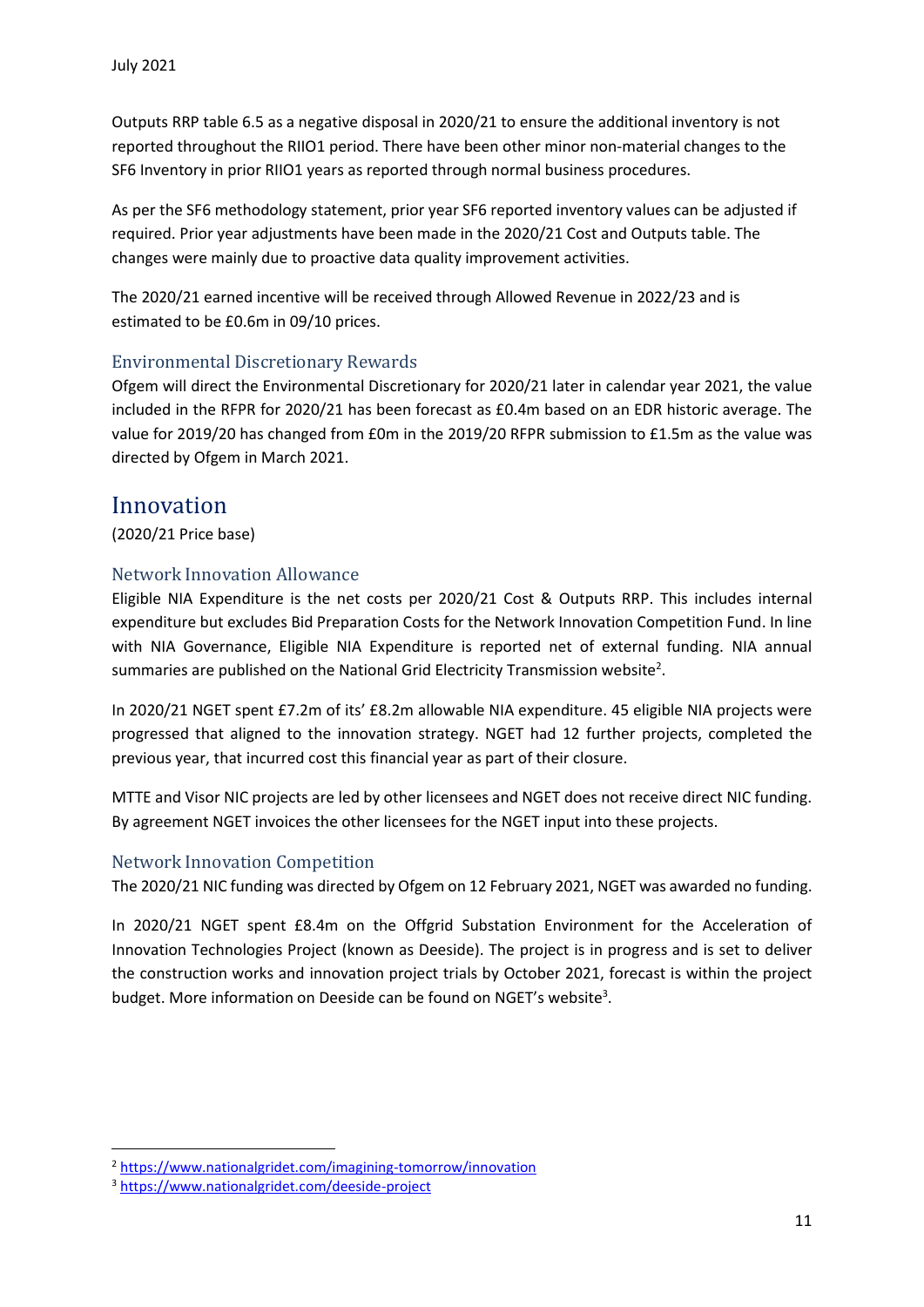## <span id="page-11-0"></span>Financing and net debt

(2009/10 Price base)

#### <span id="page-11-1"></span>**Overview**

Overall assumed regulatory finance cost at actual gearing for RIIO1 is forecast at £488.4m (including adjustments to be applied for performance assessment), this compares to allowances for the same period of £976.4m thus resulting in £488.0m performance on an actual gearing basis. The cost of debt allowance has reduced since 2019/20 as a result of the change in the PCFM cost of debt from 1.58% to 1.09%.

On a notional basis, assumed regulatory finance cost for RIIO1 is forecast at £518.2 (including adjustments to be applied for performance assessment) resulting in £458.0m performance at notional gearing. The post-tax view of this difference is £367.8m.

#### *Financing allowances*

The financing allowance for RIIO1 has decreased marginally from £976.8m to £976.2m. This is due to a slightly lower RIIO1 RAV forecast than in the 2020 submission.

#### *Financing*

#### (Nominal Price base)

Financing cost per regulatory definition have decreased year-on-year by £34.8m to £183.7m. Total RIIO1 Financing costs are forecast to be £1,805.7m.

#### *Net debt*

#### (Nominal Price base)

Regulatory net debt as at 31<sup>st</sup> March 2021 has increased by £388.1m to £8,036.4m compared to 31<sup>st</sup> March 2020. Regulatory gearing has remained stable at 55.7%. The increase in net debt reflects the changes in external loans and bonds and loans to/from other companies as detailed below.

External loans and bonds have increased from last year, from £7,293.5m to £8,441.3m, largely as a result of 8 new issuances in the year partially offset by 3 maturities in the year.

Loans from other group companies have decreased by £284.9m to £364.9m year on year and loans to other group companies have increased by £538.3m to £539.0m. This movement is as a result of NGET's cash requirements.

New issuances in the year were largely fixed rate debt, replacing matured RPI linked debt. This is part of a longer-term strategy to rebalance NGET's portfolio away from RPI linked debt. The forecast for new issuances aligns with NGET's policy of maintaining debt levels close to the notional regulatory gearing level of 60%.

#### *Derivatives*

#### (Nominal Price base)

NGET's year to year derivative position has moved from £135.6m in 2020 to £103.9m in 2021, primarily due to NGET having rationalised the derivative portfolio in year, as part of ongoing portfolio planning, which has contributed to changes in year to year values.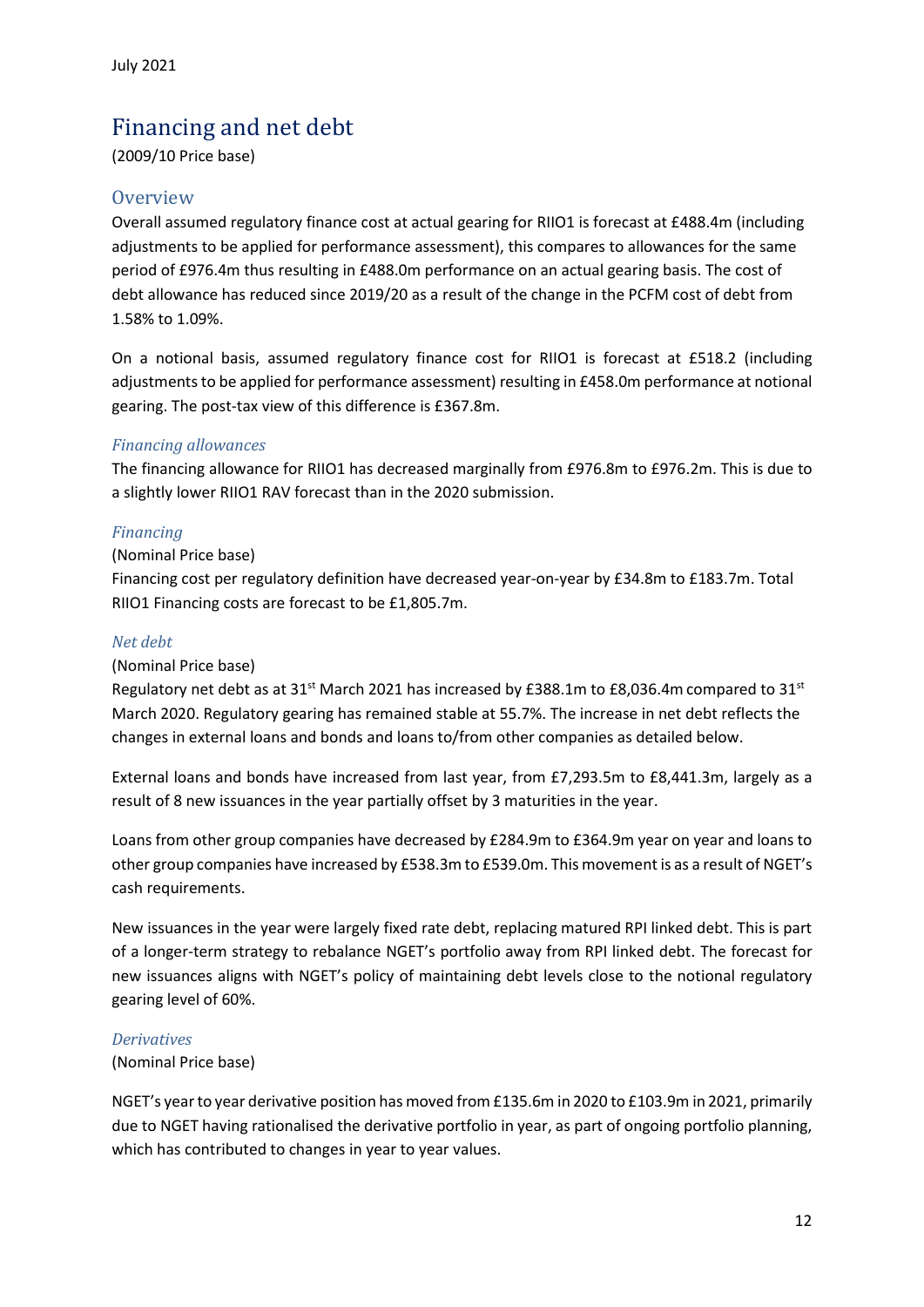## <span id="page-12-0"></span>RAV

#### (2009/10 Price base)

The RAV table utilises the Legacy MOD1 PCFM, as agreed with Ofgem in November 2020, to calculate the adjusted RAV balances. The Opening RAV, Transfer, RAV for net additions (after disposals) and Depreciation lines are based upon the Legacy MOD1 PCFM updated with Totex per the Cost & Outputs RRP submission.

To calculate the impact of enduring value adjustments and updates allowances, the Legacy MOD1 PCFM is updated to include; Totex actuals and forecasts per the Cost & Outputs RRP, forecast allowances per Cost & Outputs RRP and enduring Value adjustments. The enduring value adjustments are a detailed in *Assumptions and enduring value adjustments* section above.

Note the enduring value adjustments includes some close out adjustments, but not all, for example the adjustment to RAV required to take into account for Disposals within the RIIO1 period is not included. The Disposals adjustment is referenced in the Close Out Appendix of the Cost & Outputs RRP narrative.

The closing RAV in 2021 has decreased from £10,537.1m in the 2020 submission, to £10,348.3m in the current year submission. The primary reason for the change is the inclusion of additional enduring value judgments within the RFPR, which defer allowances into RIIO2 to align with spend and works delivery.

## <span id="page-12-1"></span>Tax

#### (2009/10 Price base)

The forecast tax allowance for 2020/21 is £90.8m and forecast tax outperformance is £4.3m at actual gearing and £5.3m at notional gearing levels. Higher accounting profits in 2020/21 have led to an increased tax charge.

The cumulative tax performance at notional gearing is (0.2)% for the period through to 2020/21 and is also (0.1)% at actual gearing. This negative performance is primarily as a result of forecasting variances, partially offset by the 'dead-band' benefit received on lower corporation tax rates.

The forecast tax allowance is derived from the PCFM after applying the enduring value adjustments detailed in R4 Totex.

## <span id="page-12-2"></span>Dividends Paid and Current policy

#### (2020/21 Price base)

NGET's approach to dividend policy is to make distributions which align with regulatory target capital structures taking into consideration credit metrics and medium-term cash requirements.

The Board approved a Final Dividend of £434.0m paid in July 2020, this was the first year that Transmission and System Operator dividend policies were separated. The dividend paid was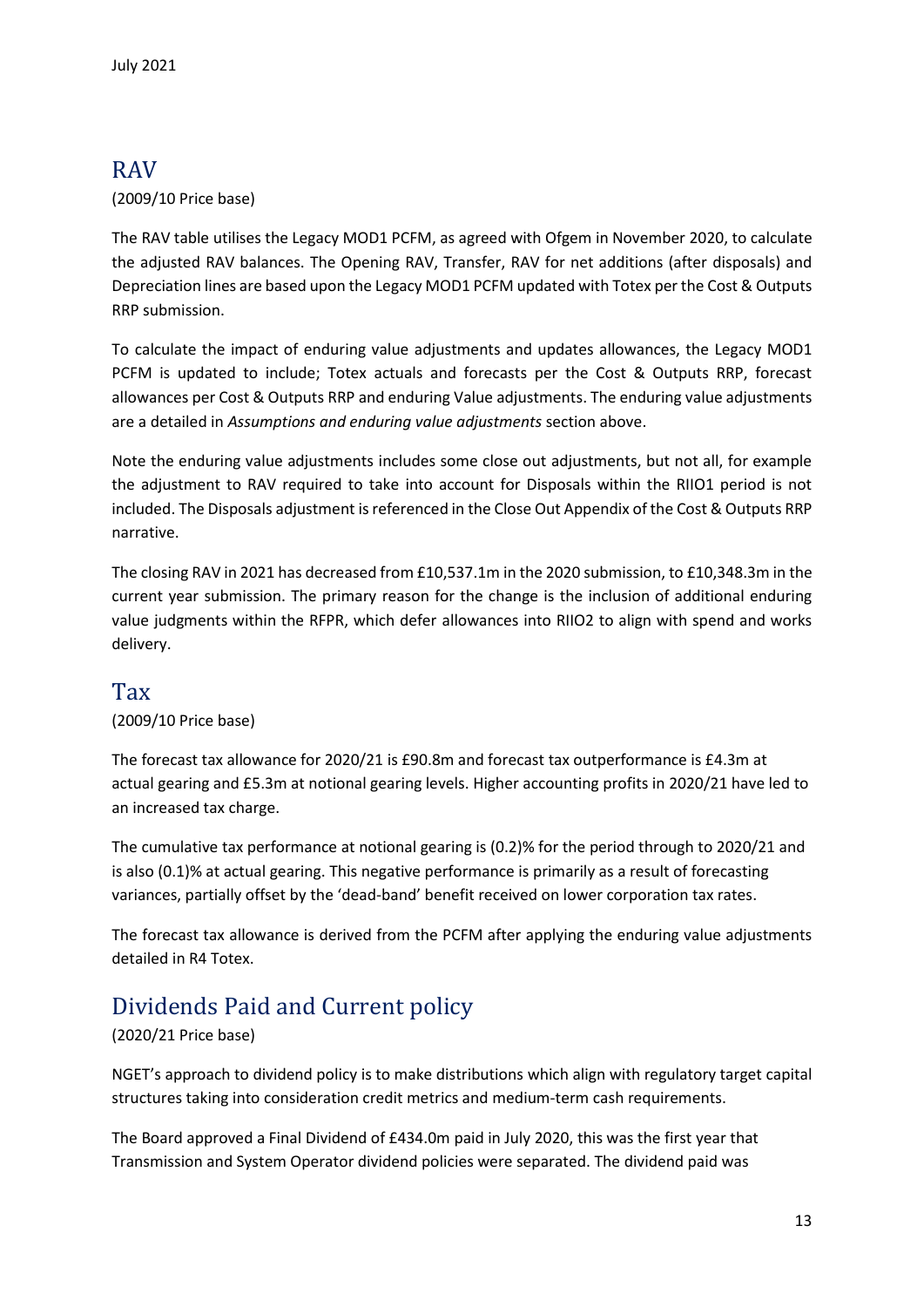£445.5m lower than the £879.5m in 2019/20 (uplifted to 2020/21 price base), which included dividend attributable to the sale of the Electricity System Operator of £130.6m.

### <span id="page-13-0"></span>Pensions

(2009/10 Price base)

Pension deficit payments were broadly in line with the prior years. The only notable change is the adjustment of £0.7m for the Pension Payment History Allowance (PPH), which is forecast for the remaining periods of RIIO1. The pension scheme valuation is performed tri-annually, the valuation presented in the 2020/21 RFPR is therefore an update to the valuation presented for 2019/20. The next scheme valuation is due during 2023/24.

## <span id="page-13-1"></span>Data Assurance Statement

The RFPR submissions have been completed in line with the Ofgem Data Assurance Guidelines (DAG) process. This mandates a fully documented 2 level review process. The overall submission and regulatory judgments have been signed off at Director level.

In summary, the following assurances were completed:

- 1. Assurance Template completed by Data Provider
- 2. First Level Reviewer
- 3. Second Level Reviewer
- 4. Independent Expert Reviewer/ Internal Data Audit
- 5. Manager & Senior Manager
- 6. Director Sign Off